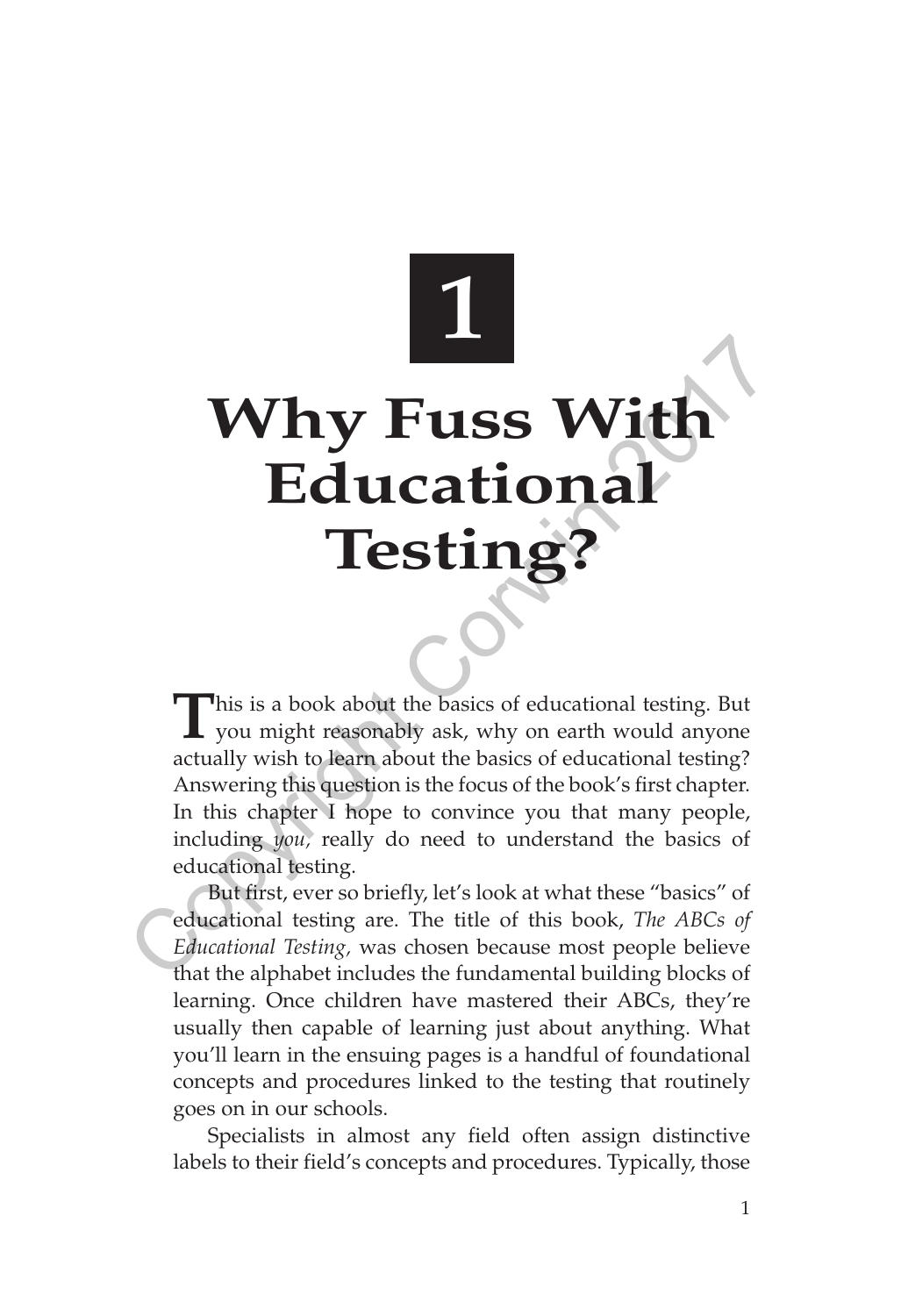labels are regarded as necessary because the concepts and procedures involved are being used by specialists in subtly *atypical* ways. Good intentions notwithstanding, the result of such distinctive labeling is that a specialization's content frequently ends up becoming essentially incomprehensible and even mysterious or off-putting to nonspecialists. The field of educational testing is no exception. I am not suggesting any willful camouflaging on the part of testing experts, only the understandable tendency of specialists to employ terminology that best reflects the nuances of their field.

Happily, the actual ABCs of educational testing, contrary to today's widely held view, are understandable *to anyone.* Moreover, there really aren't all that many educational-testing basics. Yes, the true ABCs of educational testing are relatively few in number and, even more importantly, can be readily comprehended by just about everyone. Accordingly, don't anticipate being baffled by the complexity of what you'll encounter in the following pages. The central concepts and procedures of educational testing are neither complicated nor excessively mathematical. etucational testing is no exception. I aim not suggesting any<br>willful camouflaging on the part of testing experts, only the<br>understandable tendency of specialists to employ terminol-<br>ogy that best reflects the nuances of t

# **Who Is This Book's Target Audience?**

By now you realize that a reader of this book is going to learn some basic stuff about educational testing, and learn it so well that—if asked—this reader can accurately explain this stuff to others. For whom, then, was this book actually written?

Five Target Audiences for a "Basics of Educational Testing" Book

Classroom Teachers. Teachers need to understand how the quality of classroom tests can enhance—or can inhibit their students' learning. Teachers also need to know how to discern whether the external tests they are required to use are in fact suitable for those tests' alleged functions.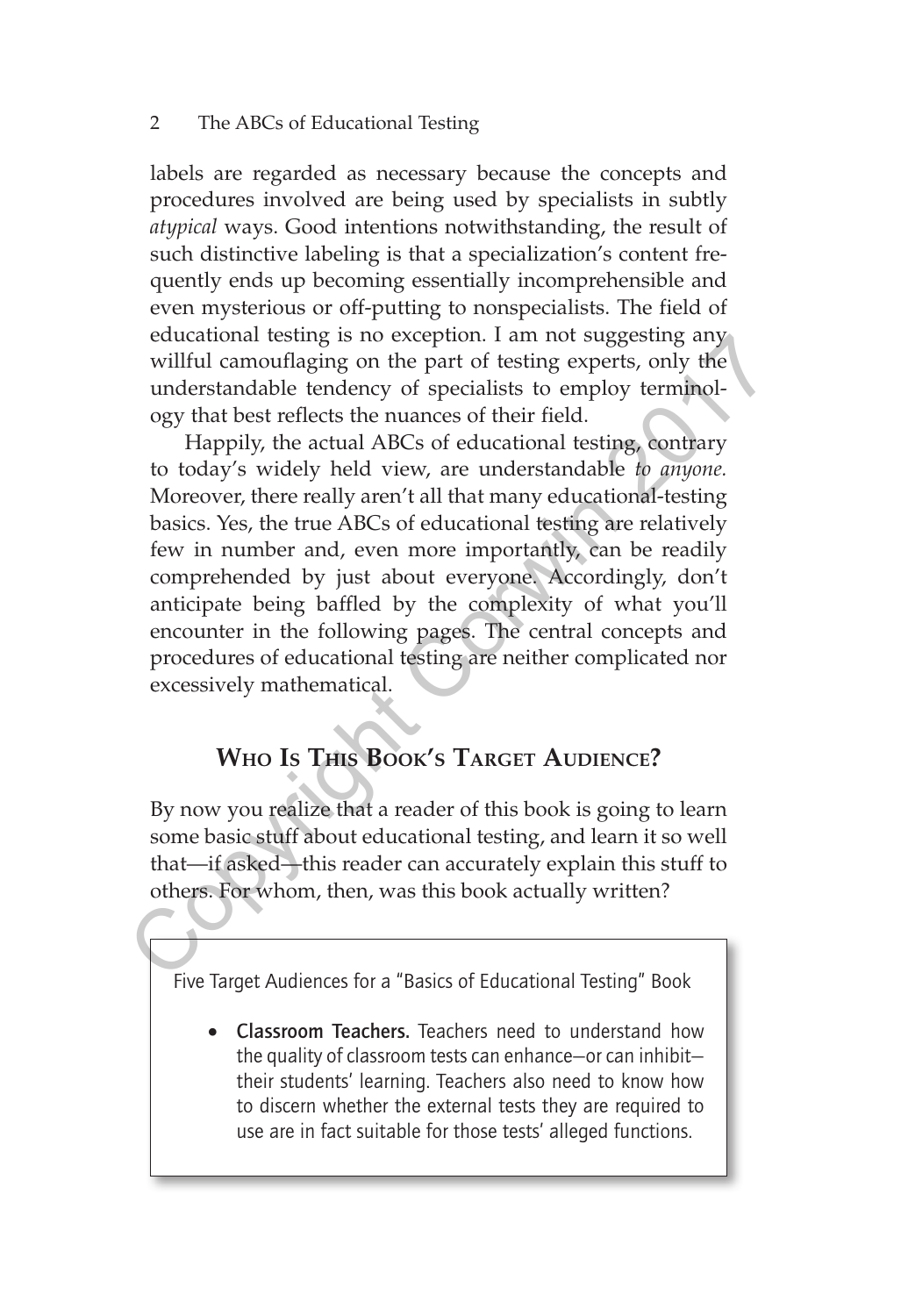- **Educational Administrators.** If educational administrators understand the contributions and limitations of educational tests, those administrators can better guide teachers regarding the appropriate uses not only of teacher-made tests but also about the appropriate roles for externally imposed exams.
- Educational Policymakers. If school board members and elected legislators understand whether particular tests yield evidence that's supportive of evaluative judgments about schooling, those policymakers can make more defensible decisions about the education provided in schools for which such policymakers are responsible.
- Parents of School-Age Children. Parents of children who are currently in school, or parents of younger children who will soon be in school, increasingly recognize that children's scores on educational tests can have a huge and sometimes lasting impact on decisions affecting children's in-school and beyond-school lives. Accordingly, parents may wish to know whether the educational tests used with their children are actually appropriate for making those decisions.
- Everyday Citizens. Because a society entrusts those who operate its schools with the responsibility to transmit and improve that society's culture, and because educational tests continue to play an important role in the way our schools operate, all citizens have both a right and a responsibility to see whether their tax-supported schools are performing successfully. To do so, citizens need to know if the evidence of school success based on students' test scores is accurate. • Educational Policymakers. If school board members and<br>elected legislators understand whether particular tests<br>yield evidence that's supportive of evaluative judgments<br>about schooling, those policymakers can make more<br>def

I tried to write *The ABCs of Educational Testing* for all five of these audiences. That's right, the book was written for classroom teachers, educational administrators, educational policymakers, parents of school-age children, and everyday citizens. How on earth did I acquire the audacity to tackle all five audiences simultaneously—in one single swipe? Let me tell you.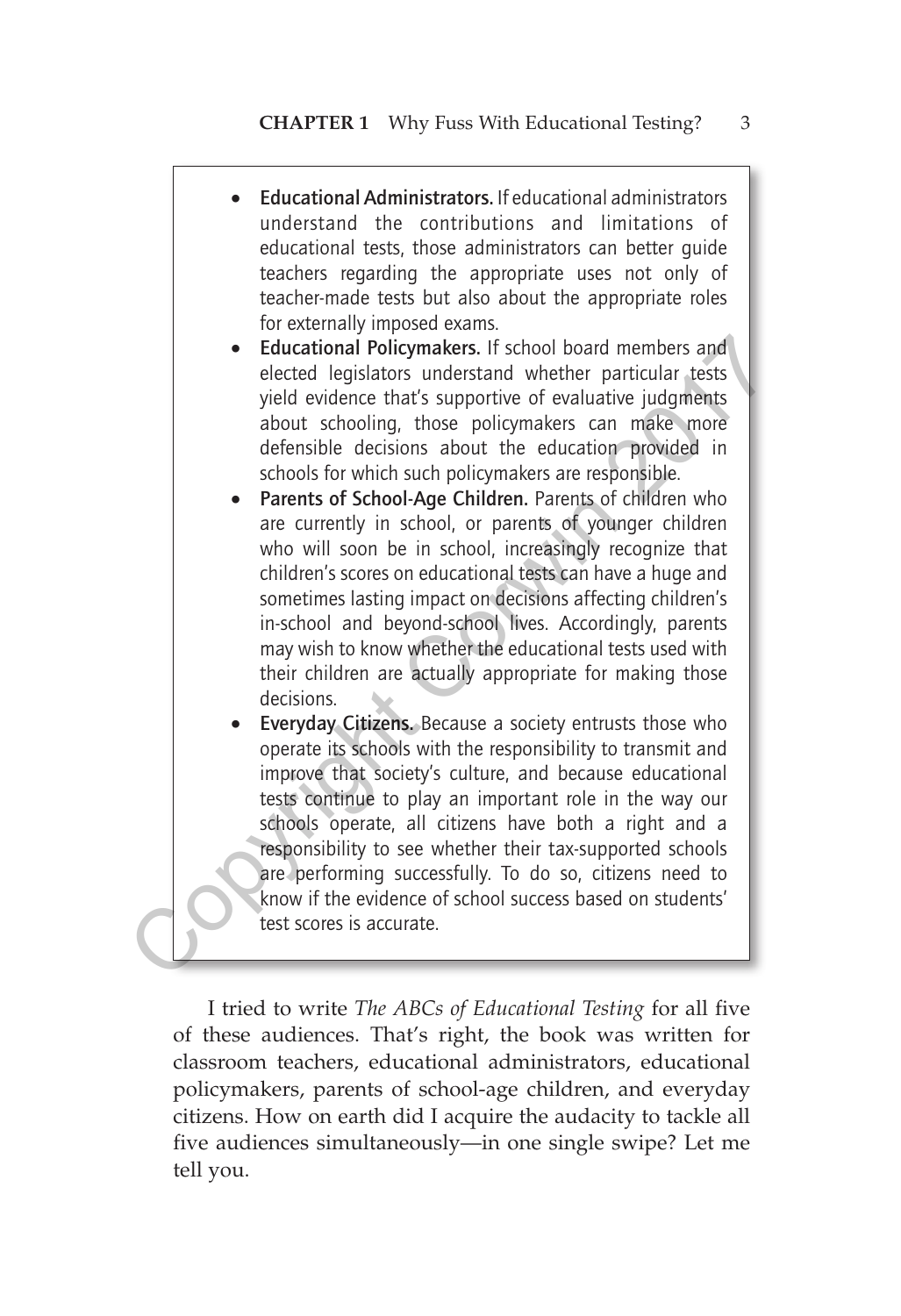A few paragraphs ago, I argued that the most essential understandings regarding educational testing are relatively simple and, beyond that, are readily comprehensible to *anyone.* Well, I haven't altered that opinion already—after all, it was only a few paragraphs ago. I continue to believe that the ABCs of educational testing are understandable. What this belief translates into, therefore, is the conviction that if I can do a solid job in explaining what's meant by the key concepts and procedures of educational testing, those explanations can be grasped by members of any of the five potential target audiences identified above.

# **Why These Understandings?**

If you look back for a moment at the five potential audiences for this book, odds are that you'll discover you fall in one or more of the five groups identified. You might be a parent of a fourth grader, a high-school English teacher, a member of a district school board, a city council member, or simply a citizen who cares about the well-being of our nation's schools. If you happen to fall outside those five groups, however, you might try pretending you're an educator or a parent as you complete the book. Extra motivation, even if mildly contrived, can often contribute to one's understanding. bener translates into, merefore, is the conviction that in can<br>do a solid job in explaining what's meant by the key concepts<br>and procedures of educational testing, those explanations can<br>be grasped by members of any of the

A reasonable question you might ask yourself is, "So what?" Or, using other words, "Supposing that I do grasp the testing-related understandings about to be dished up in this book, what on earth would I ever be able to do with such understandings?" It is a reasonable question.

Well, the final chapter of this book will lay out a menu of potential actions that different readers of the book could take, and you'll definitely want to review those suggestions. However, even at this early point in the book, here are a few brief examples of possible action options available to members of each of the book's five target audiences.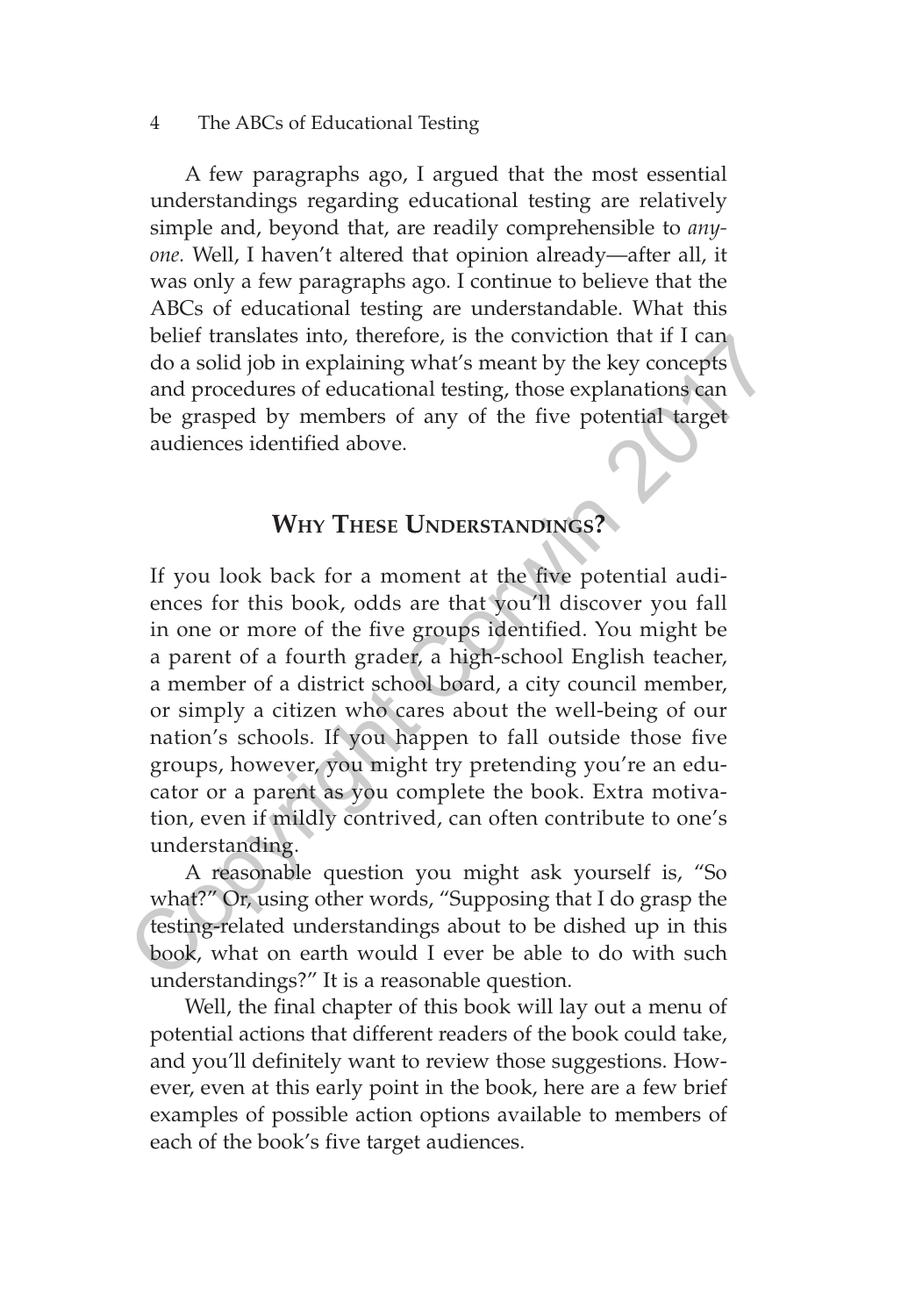*Classroom teachers* will be better able to generate their own tests to be used for particular purposes, such as improving ongoing instruction or evaluating the success of an entire semester's worth of instruction.

*Educational administrators,* such as school principals or assistant principals, can not only more skillfully support teachers' creation of effective classroom assessments, but school-site administrators can better discern which types of standardized tests are appropriate—or inappropriate for evaluating a school's success.

*Educational policymakers,* for instance, an elected member of a suburban school board, after determining the degree to which students' performances on particular standardized achievement tests are truly indicative of how well the district's students are taught, can demand the use of tests that accurately evaluate instructional quality. teachers' creation of effective classroom assessments, but<br>school-site administrators can better discern which types<br>of standardized tests are appropriate—or inappropriate—<br>for evaluating a school's success.<br>*Educational p* 

*Parents of school-age children* can first determine whether their children's teachers appear to use classroom tests in a way that's apt to enhance students' learning, and then—if necessary—support a teacher's greater use of classroom assessments designed to support instruction.

*Everyday citizens* can determine if media reports regarding students' performances on standardized tests are truly indicative of the degree to which those students were successfully taught and, if necessary, lobby for the use of more evaluatively accurate standardized tests.

In sum, the basic understandings promoted in this book are not merely "nice to know" for their own sake, but beyond that can serve as the springboards for readers to undertake a make-a-difference action. As indicated above, in Chapter 10 a batch of potential action options will be presented for the reader who—by that time—is most likely a *test-knowledgeable* reader.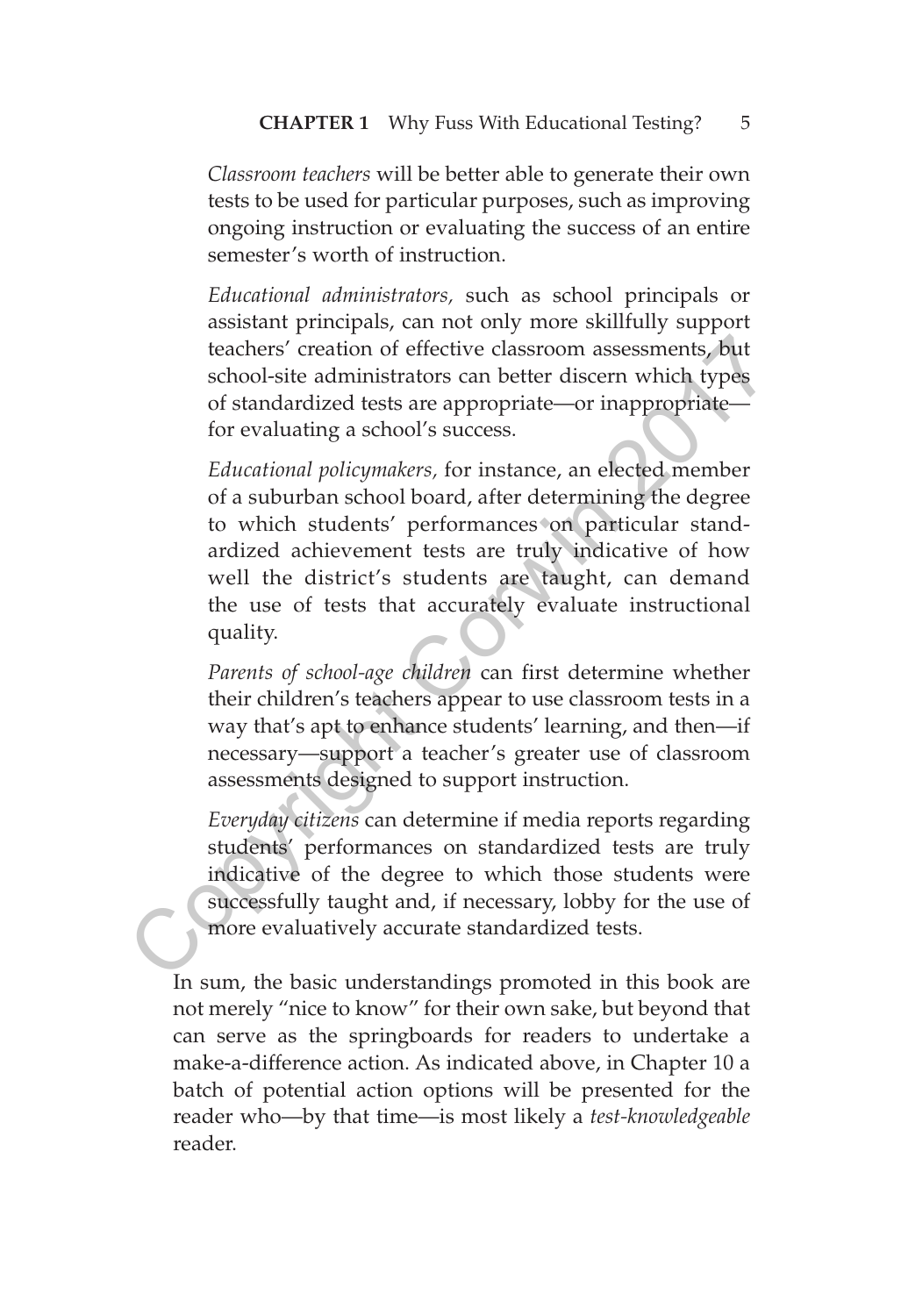#### **Conversations in the Offing**

It is often helpful to readers, particularly to readers of a possibly too technical book, if they know what's coming. Because the book deals with potentially complicated test-related topics, my treatment of those topics might easily become too technical for widespread understanding. Therefore, I have kept the book's language sublimely informal—much as if I were having a casual conversation with an educator in a school's Teachers' Lounge, or chatting with a passenger sitting next to me on an airplane. During such conversations, because I am supposed to know more about the book's content than most readers, I'll typically be the *explainer* while the reader is, I suppose, the *explained-to.*

To help you to get an early-on fix regarding your current capacity to understand many of the concepts and procedures treated in the following pages, you'll see on page 8 *A Confidence Inventory About Educational Assessment.* Please take a few moments to complete the inventory by anonymously registering the degree of confidence you *currently* possess if you were asked to undertake each of the ten activities described in this self-report inventory. mean for winespread unterstanding. Therefore, I nave a close the book's language sublimely informal—much as if I were<br>having a casual conversation with an educator in a school's<br>Teachers' Lounge, or chatting with a passen

To avoid a potential terminology mix-up, however, before you tangle with the inventory, please recognize that in most of today's written materials about educational testing, the following labels are regarded as essentially interchangeable:

### *Educational Testing* = *Educational Assessment* = *Educational Measurement*

Almost everyone understands what is meant by "an educational test." Yet, such tests (also called examinations or exams) are sometimes thought to consist only of the sorts of exams that most of today's adults experienced when they themselves were students in school—for example, tests incorporating multiple-choice, short answer, and essay items. To counteract such thinking, when referring to a "test," many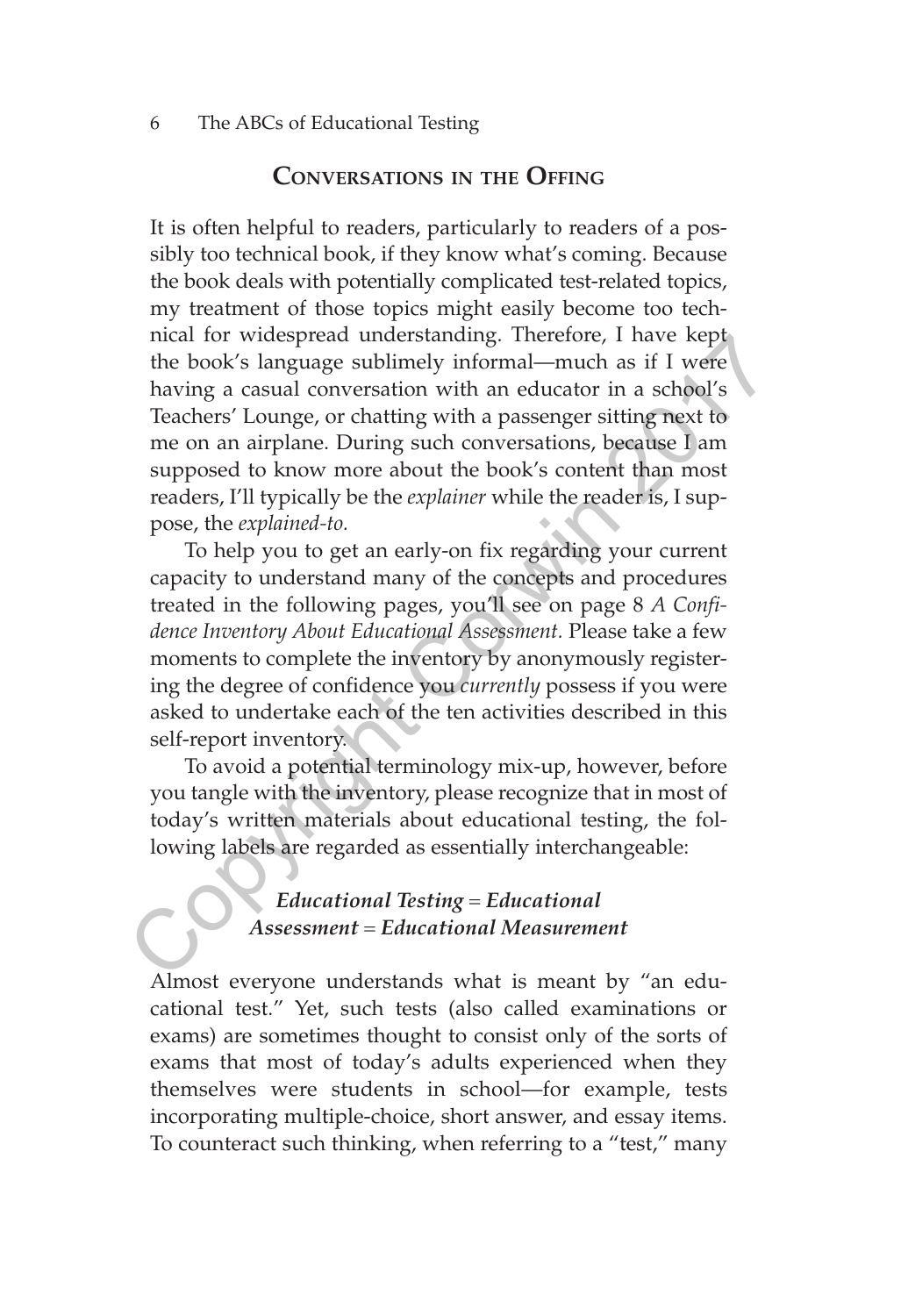writers prefer to employ the descriptive labels of "assessment" or "measurement," which often bring to mind a wider variety of useful educational testing techniques, such as performance exams, oral quizzes, or collaborative problem-solving tasks. Although, at least for the present, the label educational "assessment" seems to be the most fashionable descriptor for educational testing, from this point on in the book, please regard the labels "testing," "assessment," and "measurement" as equivalent descriptors.

Now, with this terminology clarification in mind, please complete the self-report confidence inventory you'll find on page 8. On page 9 following the inventory, you will find a brief scoring guide for the confidence inventory. After finishing the inventory, please give the scoring guide a brief look. When you have almost completed your reading of this book, you will again be provided with a copy of the confidence inventory so that you can once again complete the inventory to see if there have been any meaningful differences in your confidence level regarding certain aspects of educational assessment. educational resume, rom thus point on in the book, pease<br>regard the labels "testing," "assessment," and "measurement"<br>as equivalent descriptors.<br>Now, with this terminology clarification in mind, please<br>complete the self-re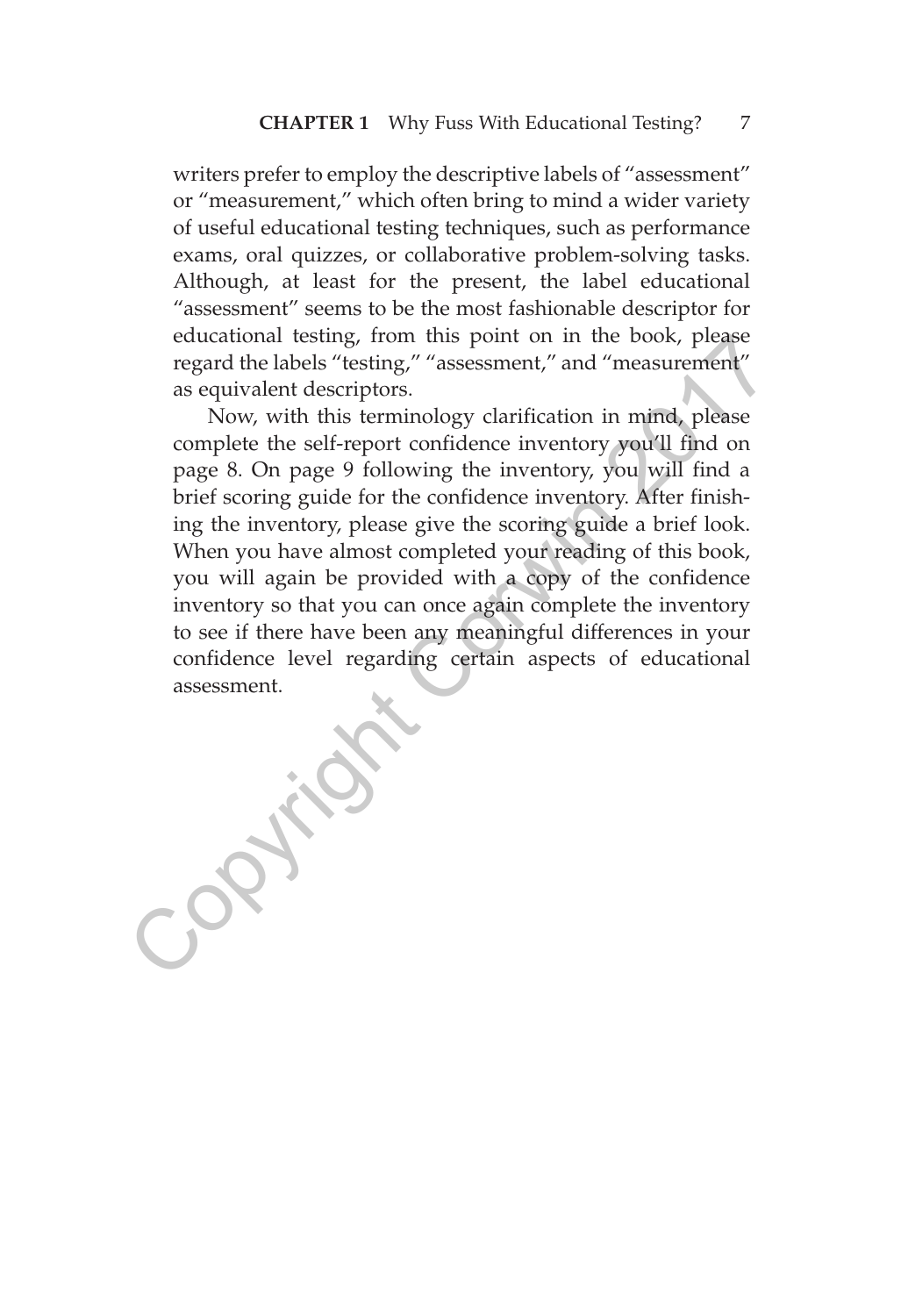## EDUCATIONAL ASSESSMENT

### A Confidence Inventory About Educational Assessment

| $VC = Verv$ | $FC = Fairly$ | $\mathsf{LC} = \mathsf{A}$ Little | $NC = Not$       |
|-------------|---------------|-----------------------------------|------------------|
| Confident   | Confident     | Confident                         | Confident at All |

*Directions:* This inventory is intended to determine how confident you are with key educational assessment content. *Anonymously*, please indicate your level of confidence if *you* were asked to carry out each of the ten activities described in the inventory. Circle one of the following responses for each activity.

| Suppose you were asked to |                                                                                                                                                        | How confident<br>would you be? |    |    |           |
|---------------------------|--------------------------------------------------------------------------------------------------------------------------------------------------------|--------------------------------|----|----|-----------|
| 1.                        | describe to a family member what is meant<br>by the label "student affect."                                                                            | VC                             | FC | LC | <b>NC</b> |
| 2.                        | explain to a friend what the three chief<br>purposes of educational testing are.                                                                       | <b>VC</b>                      | FC | LC | <b>NC</b> |
| 3.                        | help settle an argument between two<br>teachers by clarifying the difference between<br>"validity" and "reliability."                                  | VC                             | FC | LC | NC.       |
| 4.                        | make a brief oral presentation during a<br>meeting of parents describing the key<br>concepts of formative assessment.                                  | VC                             | FC | LC | <b>NC</b> |
| 5.                        | describe to a parent how teachers should<br>evaluate classroom tests intended to support<br>teaching.                                                  | VC                             | FC | LC | <b>NC</b> |
| 6.                        | write a short note to a friend who is a state<br>legislator in another state describing what is<br>meant by "instructional sensitivity."               | VC                             | FC | LC | NC        |
| 7.                        | explain to a school's principal why there are<br>different kinds of reliability evidence.                                                              | VC                             | FC | LC | <b>NC</b> |
| 8.                        | describe to a new acquaintance how today's<br>concept of assessment validity differs from<br>yesteryear's notion of assessment validity.               | VC                             | FC | LC | <b>NC</b> |
| 9.                        | identify for a group of everyday citizens<br>why it is the responsibility of those who<br>design score reports to make them readily<br>understandable. | VC                             | FC | LC | <b>NC</b> |
| 10.                       | explain to a newly elected member of a local<br>school board how today's educational tests<br>should incorporate assessment fairness.                  | <b>VC</b>                      | FC | LC | <b>NC</b> |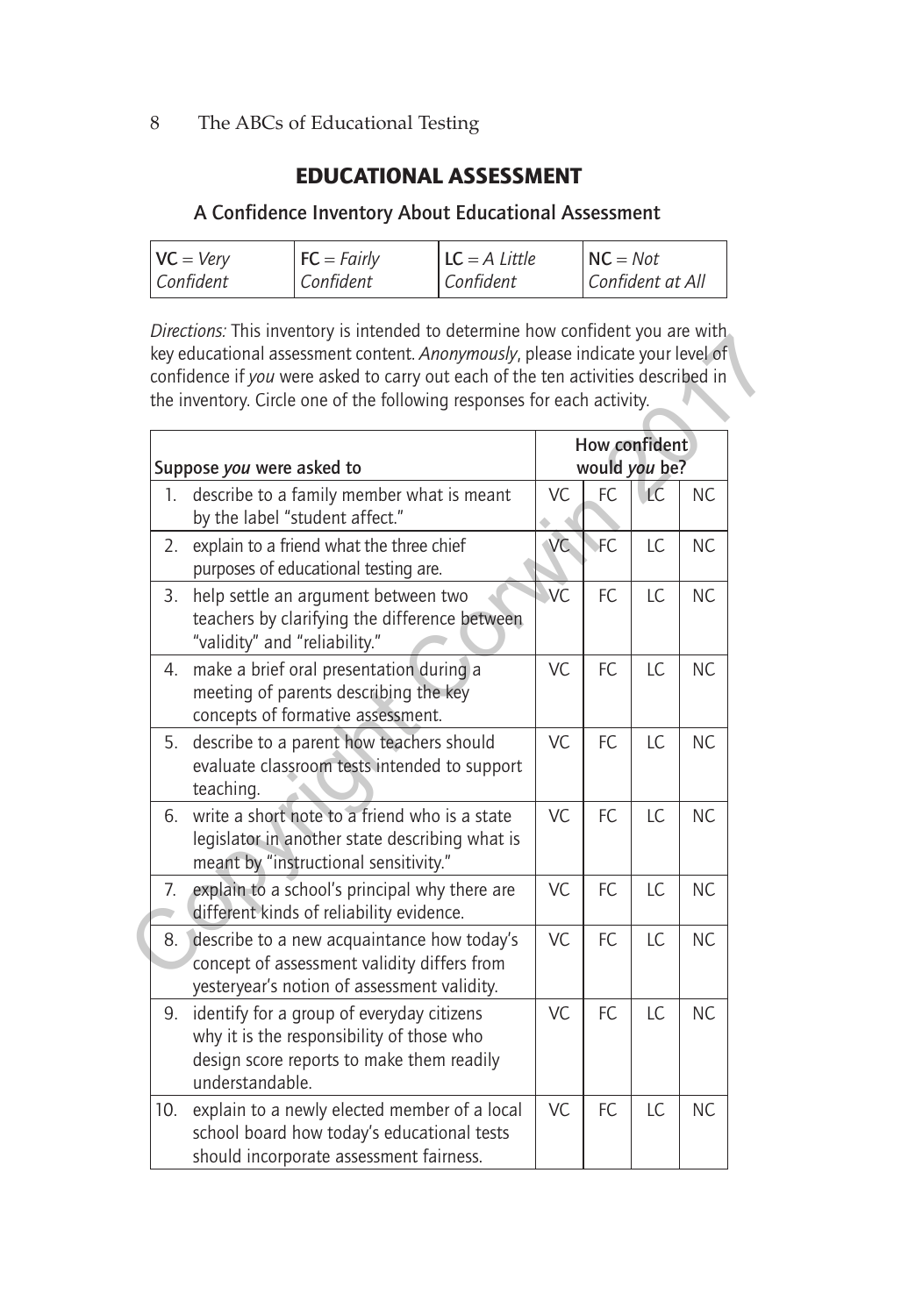## **A Half-Century March Toward High-Stakes Testing**

Educational testing has not always been such a big deal. Years ago, when I was a high-school teacher in Oregon, my students were obliged to complete a pair of nationally *standardized tests* every year. (Note: The glossary at the end of this book contains brief definitions of the book's terms identified in an *italicized and boldface* font.) Back then, however, annual standardized test-taking was mostly a ritual rather than an influencer of what went on in my school.

But this indifference to standardized testing evaporated in 1965 with the passage of the Elementary and Secondary Education Act (ESEA), a federal law of enormous significance. Whereas, prior to ESEA, almost all monies for public schools had come from state and local taxes, this groundbreaking 1965 statute supplied really serious federal dollars to state and local school systems. Although the vast majority of the funds needed to operate U.S. public schools were, despite the enactment of ESEA, still provided by state and local tax dollars, ESEA's new fiscal contributions to public schooling were greeted with elation by most state and local education officials. rests every year. (INOte: The goossary at the end of this brief definitions of the book's terms identified in<br>an *italicized and boldface* font.) Back then, however, annual<br>standardized test-taking was mostly a ritual rath

## CONFIDENCE INVENTORY INTERPRETATION GUIDE

This self-report confidence inventory is intended to help determine your perceived confidence in understanding a set of assessmentrelated concepts and procedures by securing your estimated confidence in explaining such content to others. To determine your total score on the inventory, simply assign the following per-item scores:  $VC = 3$  points,  $FC = 2$  points,  $SC = 1$  point, and NC (or no  $response$ ) = 0 points. Overall, then, the confidence you possess prior to reading this book can range from a high of 30 points to a low of zero. You may find it illuminating to recomplete the confidence inventory after reading the book. If you wish to retake the inventory, it is presented again on page 125.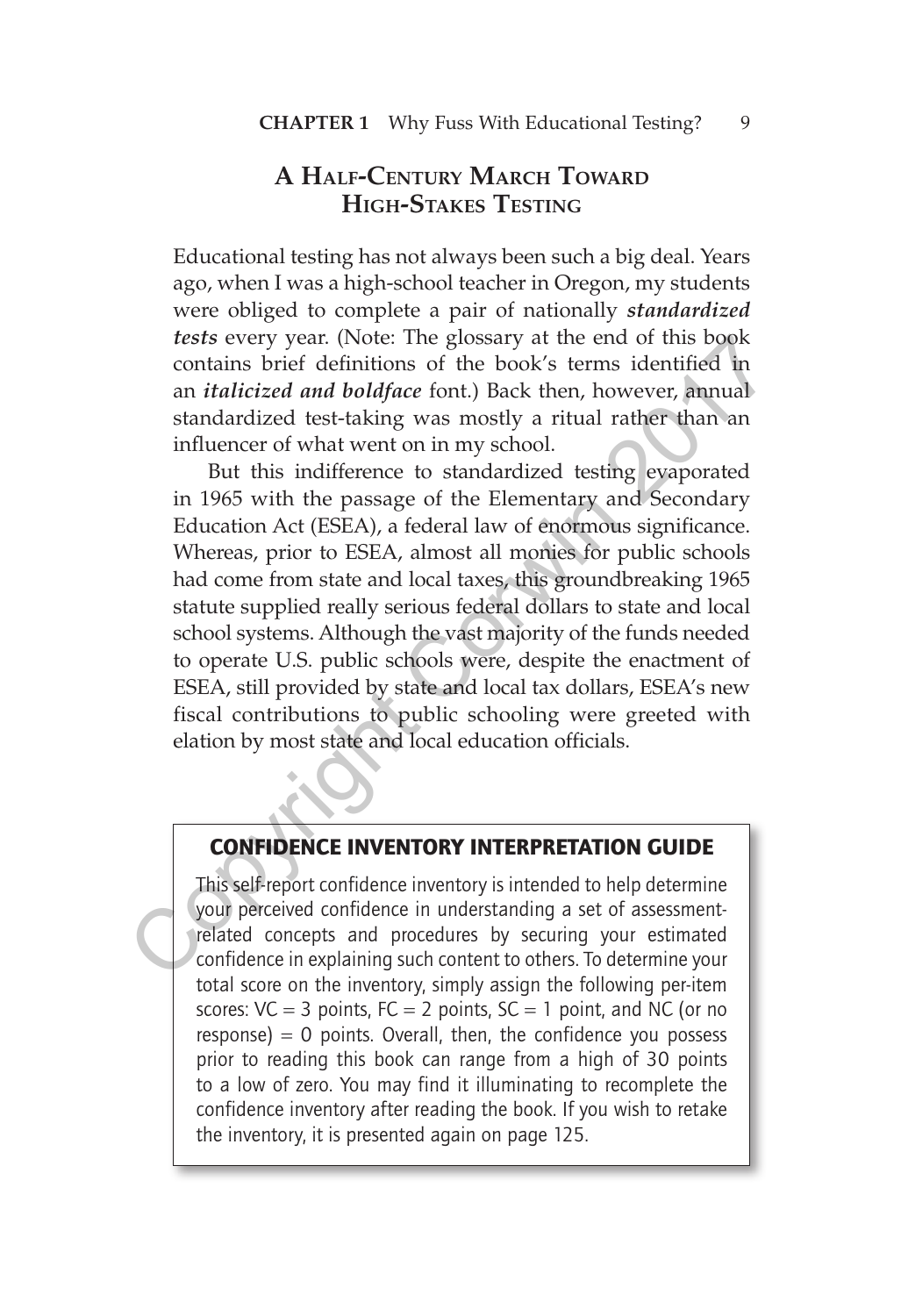Almost overnight, based exclusively on the evaluative requirements of 1965's ESEA, make-a-difference *educational evaluation* was born in the United States.

But there was a catch. Given the unprecedented nature of the federal funds provided via ESEA, many federal lawmakers were concerned that those funds might not be wisely spent by state-level and local education officials. Led by Robert F.

Kennedy, at that time the junior U.S. senator from New York, key requirements were inserted into the final version of the legislation so that state recipients of federal ESEA dollars were obliged to evaluate "this year's" ESEA-supported educational programs in order to be eligible for "next year's" federal largesse. Almost overnight, based exclusively on the evaluative requirements of 1965's ESEA, make-a-difference *educational evaluation* was born in the United States.

Because it was generally conceded that the effectiveness of ESEA-supported educational programs should be evaluated chiefly according to how much students had learned, almost all early evaluations called for students' scores on standardized tests to serve as the most important evaluative evidence. Because such nationally standardized tests as the *Iowa Tests of Basic Skills* or the *Stanford Achievement Tests* were usually sitting on the shelves in many district offices, and were widely thought to be credible measures of students' learning, those tests soon became anointed as the chief tools for evaluating educational quality in our schools. Kennedy, at that time the union U.S. senator from New York, key requirements were inserted into the final version of the legislation so that state recipients of federal ESEA dollars were obliged to evaluate "this year's"

Relentlessly, an ESEA-fueled view of educational evaluation was accepted by more and more Americans—educators and noneducators alike—that students' scores on standardized tests provided the best evidence regarding how well a group of students had been taught. Even today, it is a view widely held. As you will see in Chapter 4, however, it is a view that is often wrong—and harmfully wrong at that!

Because schools whose students performed below expectations on a state's annual standardized test could receive serious federal sanctions, the function of such tests was to make educators responsible for the quality of their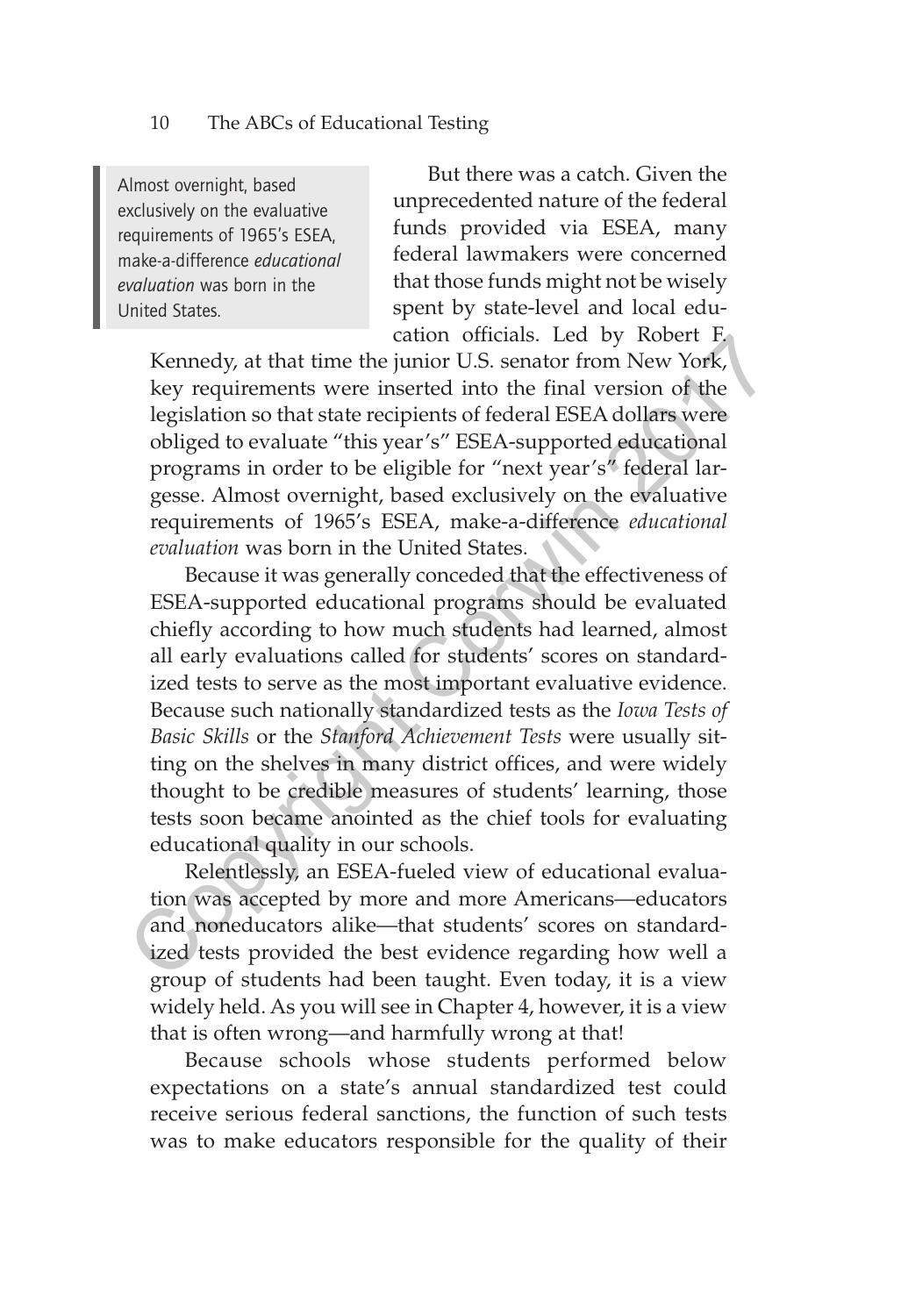instructional endeavors. As a result of this usage, these exams soon became known as *accountability tests.* For the most part, such annually administered accountability tests were either an off-the-shelf commercially produced standardized achievement test or, in some instances, a statedeveloped standardized test designed to measure students' mastery of a state's officially designated knowledge and skills. Students' performances on accountability tests, therefore, soon became the front-and-center freeway for evaluating the nation's schools.

In addition to standardized tests' evaluative function based on the performances of student *groups,* such tests also began being used to make important decisions about *individual students.* Given an increasing belief on the part of many U.S. citizens during the 1960s that some students without being able to read, write, and compute—were still receiving high-school diplomas, widespread calls were heard for educators to measure students' minimum competencies. Indeed, students' passing a minimum-competency test soon became a high-school diploma hurdle in about half of our states. Students who failed to demonstrate, via their performances on such "minimum competency tests," that they possessed at least rudimentary skills in reading, mathematics, and writing—after having been given several opportunities to retake a failed exam—were not granted a high-school diploma. mastery or a state is omicially designated anowinedge and<br>skills. Students' performances on accountability tests, therefore, soon became the front-and-center freeway for evaluating the nation's schools.<br>In addition to stan

When we couple the negative consequences of a school's students' failing to score well on an annual ESEA-required accountability test with the diploma-denial function of highschool graduation tests in many of our states, it is understandable that these standardized tests were soon referred to as *high-stakes tests.* Unquestionably, they were.

But, laws can be revised, and during the more than fifty years that ESEA has exerted its powerful influence on American schooling, this federal law has been congressionally reauthorized a number of times. And, not surprisingly, in each of those revisions, changes—sometimes substantial—were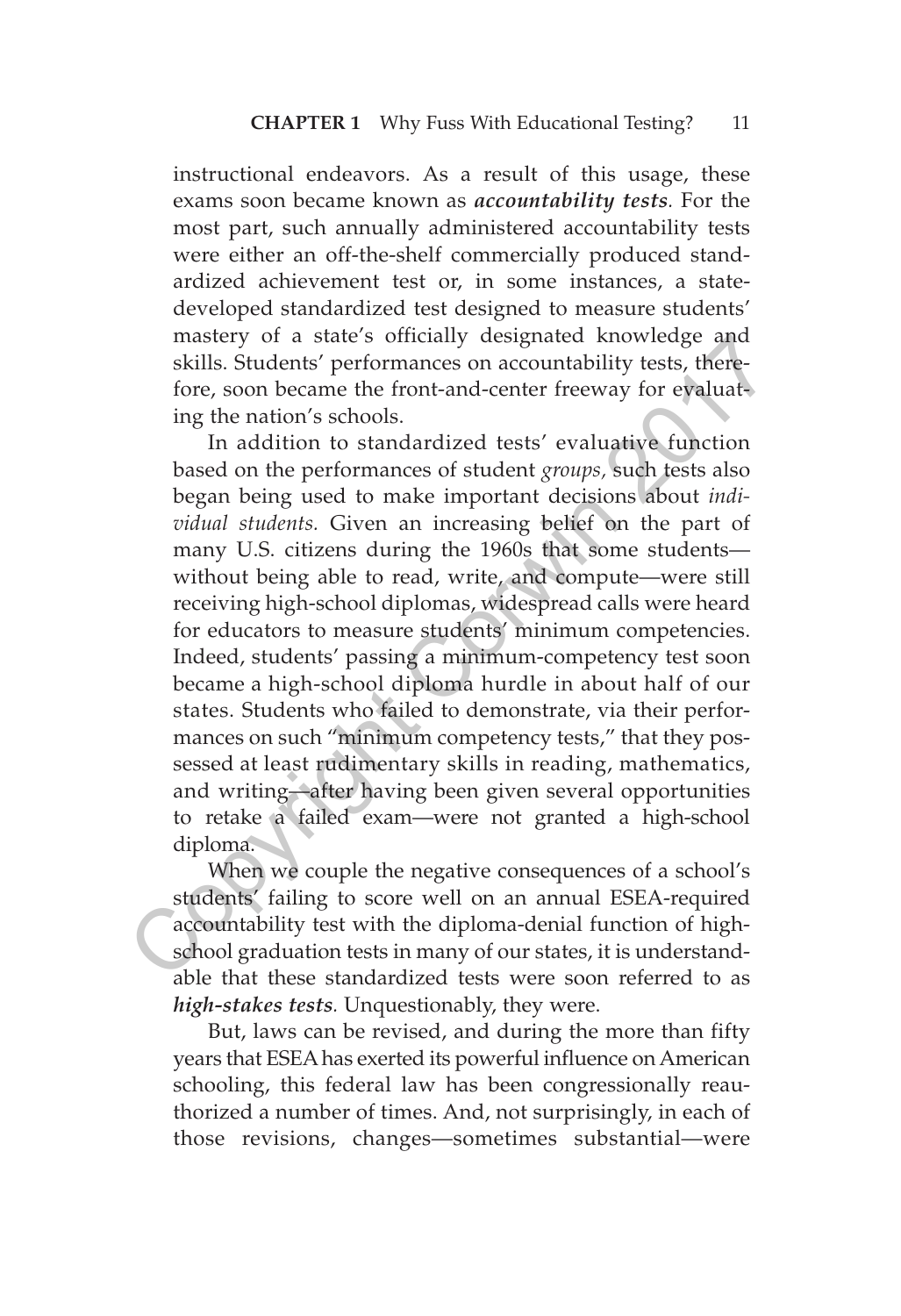made. For instance, an influential reauthorization of ESEA in 2002 was the *No Child Left Behind Act* (NCLB), which carried with it a new series of daunting penalties for educators whose students failed to perform satisfactorily on annual state dispensed, but federally overseen, accountability tests. The most recent reauthorization of ESEA was a December 2015 bipartisan enactment of the *Every Student Succeeds Act*  (ESSA). ESSA continued the NCLB requirement for annual testing of students at many grade levels, but assigned a substantial degree of oversight for implementing those assessment requirements to the states rather than to the federal government.

The *National Assessment of Educational Progress* (NAEP) is a congressionally authorized project of the U.S. Department of Education periodically assessing, on a sampling basis throughout the United States, students' performance in key subject areas. Because earlier administrations of NAEP revealed that different states had set markedly different levels of performance for students to be classified as satisfactory, in 2010 the federal government subsidized two state-level assessment consortia. Their mission was to create annually administered tests suitable for determining students' status with respect to the Common Core State Standards (CCSS), a set of curricular aims developed by two nongovernmental organizations intended for adoption by many, if not all, states. 2013 big and actment of the *Every Stutent Success AC*<br>(ESSA). ESSA continued the NCLB requirement for annual<br>testing of students at many grade levels, but assigned a sub-<br>stantial degree of oversight for implementing thos

Those assessment consortia, the Partnership for the Assessment of Readiness for College and Careers (PARCC) and the Smarter Balanced Assessment Consortia (SBAC), developed the necessary accountability tests suitable for measuring students' status with respect to the CCSS, but considerable backlash developed in various quarters of the nation against what some perceived to be a "federally imposed" national curriculum.

Because of political and parent opposition and other considerations, a number of states exited from their original membership in one of the two assessment consortia, preferring instead to develop—usually with external contractors' assistance—their own accountability tests. Membership in one of the consortia (PARCC) has dropped precipitously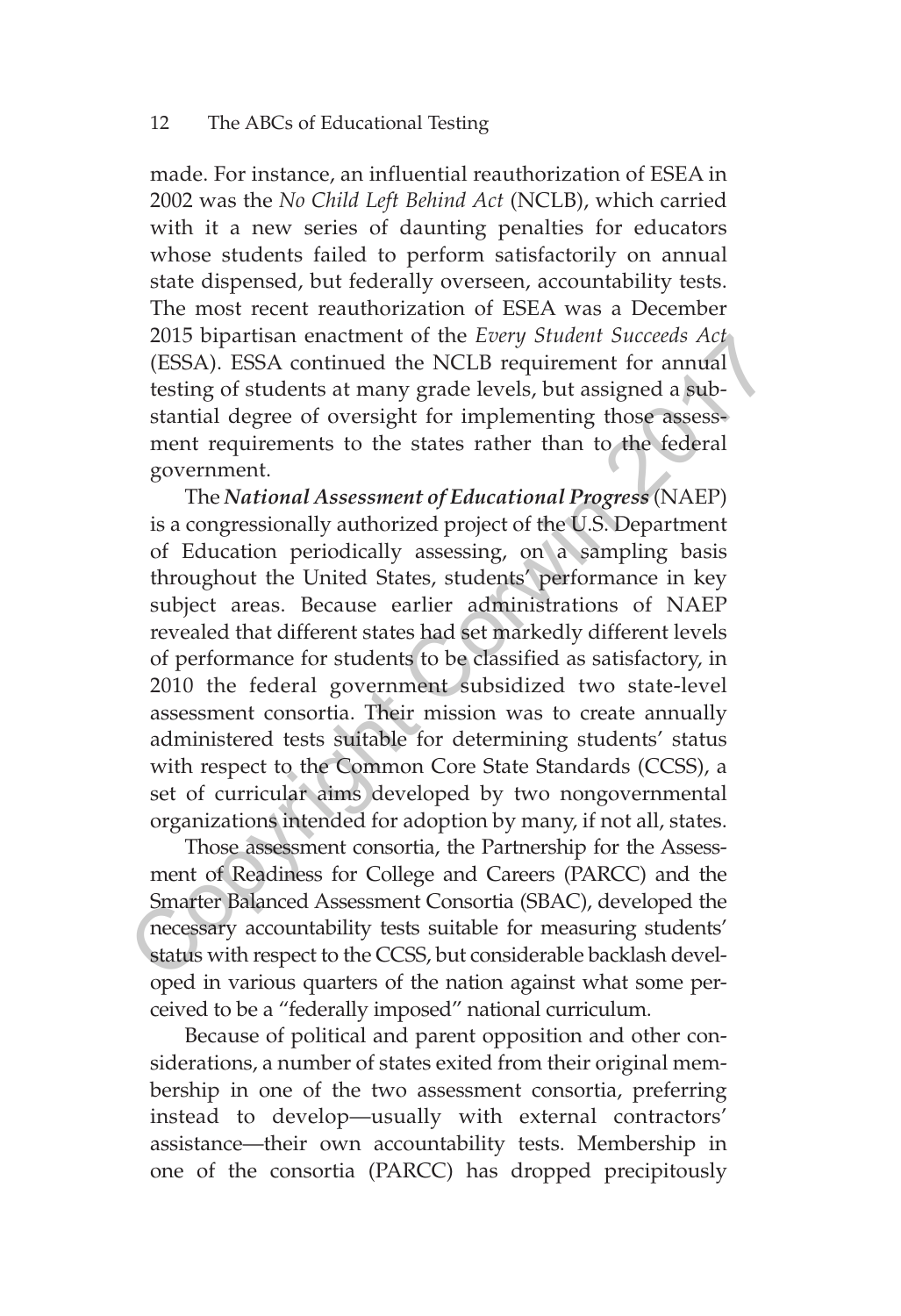low—including, at this writing, only a handful of states—while the other consortium (SBAC) has fifteen state members.

Given the uncertainty regarding how state education leaders will choose to implement ESSA in their own states, it is difficult to foretell how states' accountability tests will be established, and equally unclear about the assessment-related role to be played by the curricular aims embodied in the CCSS. Some states have simply adopted the CCSS as is, but used a different descriptor to label those goals. Other states have engaged in a substantial effort to identify suitable curricular targets and ways of assessing students' achievement of those targets.

## **The Formative-Assessment Process: Inexcusably Underused**

About twenty years ago a pair of British researchers, Paul

Black and Dylan Wiliam, published a comprehensive review of roughly 250 sound research studies dealing with the *instructional* dividends of classroom assessment. Based on a meticulous review of studies involving teachers who employed classroom tests to improve students' learning, Black and Wiliam The Correctian ams embodied in the CCSS. Some states have since the correction in the correction and the correct to label those goals. Other states have engaged in a substantial effort to identify suitable curricular targe

Students whose teachers employ the formative-assessment process almost always learn far more than do students in classes taught by teachers who fail to employ formative assessment.

centered their attention on the use of classroom assessments to help teachers decide whether to make any adjustments in their ongoing instruction, or to help students decide whether they needed to make adjustments in the ways they were trying to learn things. This use of classroom assessment as an *instructional* illuminator is referred to as *formative assessment.* Black and Wiliam concluded "conclusively that formative assessment does improve learning" (Black & Wiliam, 1998, p. 61).

The gains in student learning attributed to teachers' using the formative-assessment process are not only consistent, they are substantial. Students whose teachers employ the formativeassessment process almost always learn far more than do